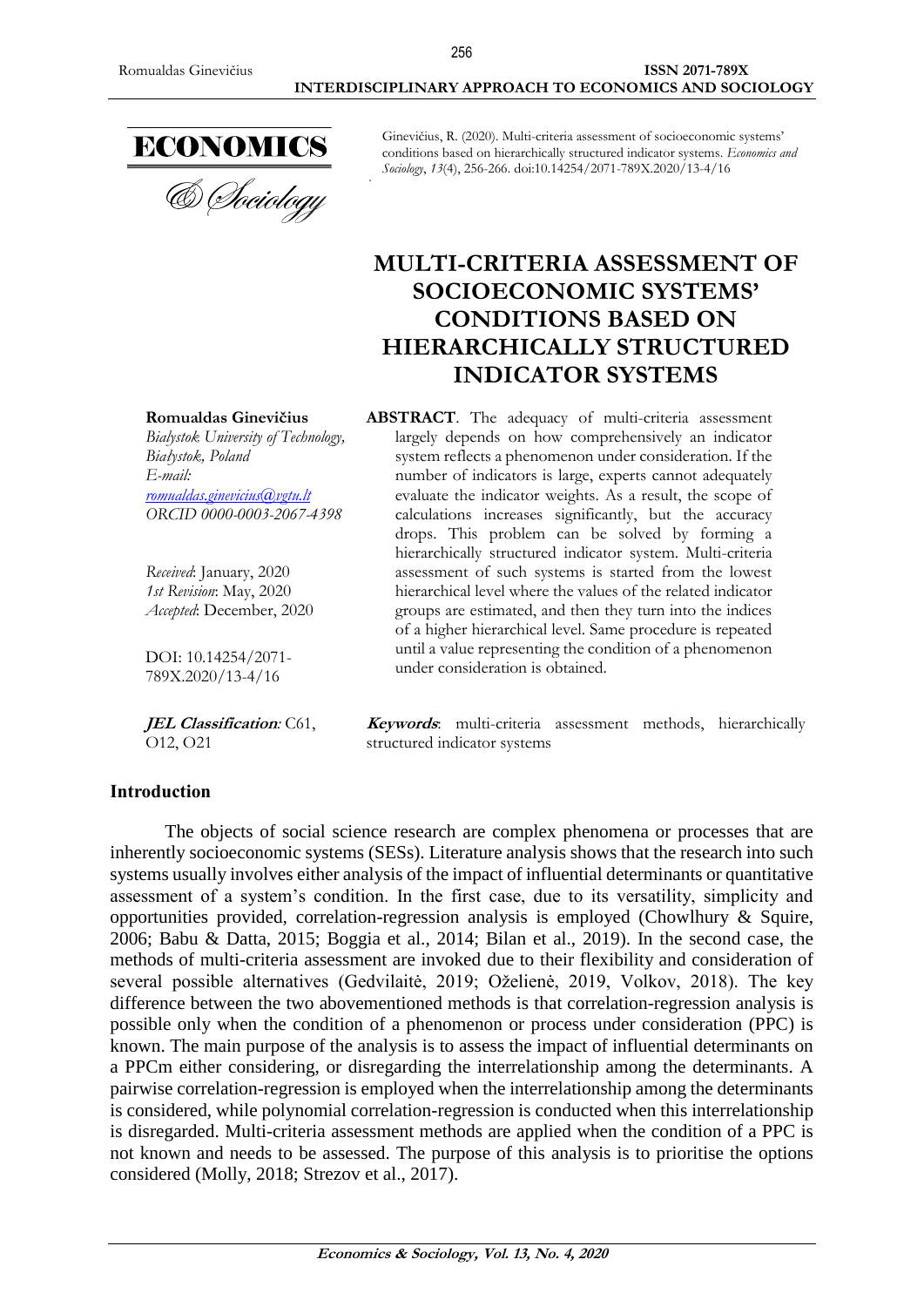|                      | 257                                                   |
|----------------------|-------------------------------------------------------|
| Romualdas Ginevičius | <b>ISSN 2071-789X</b>                                 |
|                      | INTERDISCIPLINARY APPROACH TO ECONOMICS AND SOCIOLOGY |

As fundamental instruments of the research into SESs, correlation-regression and multicriteria assessment methods do not compete, but rather complement each other, thus forming a comprehensive system of complex research. The choice of factors influencing SESs development depends on aim and objectives of research, scale of the SESs, so, they can include performance indicators or its prerequisites (Bilan et al., 2020; Bobenič Hintošová et al., 2018; Kostiukevych et al., 2020) In the first stage of such a research, the condition of a PPC, for instance, corporate staff, marketing system quality, economic performance, socioeconomic development of a country/region, etc., is assessed by means of applying multi-criteria assessment methods (Gedvilaitė, 2019; McLaren et al., 1998; Molly, 2018; Oželienė, 2019; Strezov et al., 2017; Volkov, 2018). In the second stage, correlation-regression analysis is invoked to find out what impact this condition had on different SES parameters, e.g., what impact the quality of corporate staff had on corporate economic performance.

The main purpose of quantitative assessment of a SES's condition is its improvement through purposeful management. It is generally accepted that improvements can only be made if a SES's condition can be assessed at a target point in time. To address this type of problem, a variety of multi-criteria assessment methods can be applied. Some of them (sum of ranks, geometric mean, Simple Additive Weighting (SAW), etc.) are simpler (Hwang & Yoon, 1981; Ginevičius & Podvezko, 2007; Zavadskas & Kaklauskas, 1996), while others, such as AHP, TOPSIS, VICOR, PROMETEI, MOORA, ELEKTRE, UTA, ORESTE, LINMAP, etc., are more complicated (Atta Mills et al., 2020; Benayoun et al., 1966; Brans et al., 1984; Brans et al., 1986; Brauers & Zavadskas, 2006; Hwang & Yoon, 1981; Jacquet-Lagreze & Siskos, 1982; Opricovic, 1998; Opricovic & Tzeng, 2004; Roubens, 1982; Roy, 1988; Roy, 1996; Roy, 1991; Saaty, 1977; Saaty, 1980; Saaty et al., 2003; Srinivasan & Shocker, 1973; Nazari-Shirkouhi et al., 2020; Turskis, 2008; Zahedi, 1986; Popp et al., 2019; Oláh et al., 2020).

On the other hand, the theory of multi-criteria assessment still contains many unresolved methodological issues, the essential one of which is an indicator system formation for a PPC. It covers the following aspects: selection of the indicators to be used in further calculations; formation of a system adjusted to multi-criteria assessment based on the indicators selected; assessment of a PPC's condition based on a hierarchically structured indicator system, etc.

Selection of the indicators for further calculations is necessary because their impact on a PPC is unequal. Thus, only sufficiently influential indicators must be selected.

Formation of an indicator system is impeded by the fact that depending on the nature of a PPC, the number of the indicators may vary from only a few to several tens. If the number of the indicators is large, then the system must be developed to suit multi-criteria assessment. In addition, it is necessary to project a calculation procedure based on the system developed.

# **1. Formation of an adequate indicator system for a PPC**

As already mentioned, the process of multi-criteria assessment starts from selection of target indicators for further calculations. Target indicators can be selected in two ways. First of them is simpler. It is based on prevailing opinions, i.e. most commonly employed, universally recognised indicators are selected. Such selection is usually performed in a tabular form (*Table 1*).

Based on *Table 1*, the indicators most commonly mentioned by different authors are selected. Nevertheless, such method of forming an indicator system is inaccurate as it is difficult to define the threshold above which the indicators are included in the list, and below which the indicators are excluded from the list.

Mathematical statistics analysis methods are more accurate (Ginevičius & Podvezko, 2004).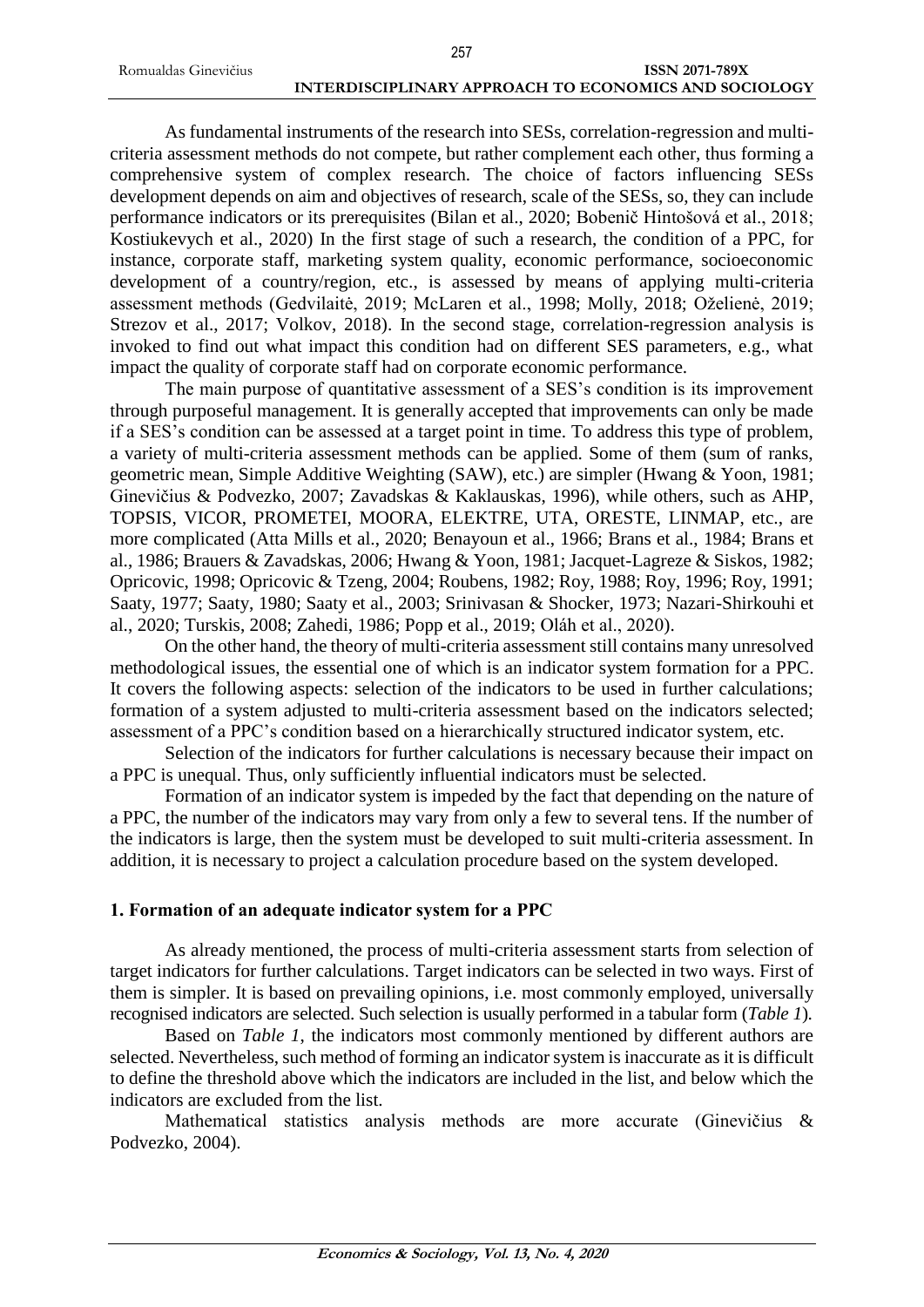|                |     |           |     | Names of indicators |            |          |            |
|----------------|-----|-----------|-----|---------------------|------------|----------|------------|
| Author, source | 1st | 2nd       | 3rd | $\cdots$            | ith        | $\cdots$ | $n$ th     |
| First          |     | $^+$      |     |                     |            |          |            |
| Second         |     | $^{+}$    |     |                     |            |          |            |
| Third          |     |           |     |                     |            |          |            |
|                |     |           |     |                     |            |          |            |
| The <i>ith</i> |     | $^+$      |     | $\cdots$            |            | $\cdots$ |            |
|                |     |           |     |                     |            |          |            |
| The kth        |     | $^{+}$    |     | $\cdots$            |            | $\cdots$ |            |
| Total          |     | $\Sigma2$ | Σ3  | $\cdots$            | $\Sigma i$ | $\cdots$ | n<br>$i=1$ |

Source: *compiled by the author*

With reference to *Table 1*, arrangement of the indicators according to the frequency of their mentioning reveals a particular regularity. The resulting histogram allows the selection of a theoretical probability distribution; it also allows estimating the theoretical frequencies of mentioning an indicator and calculating the percentage of the indicators which need to be excluded (5, 10, etc.). Based on this, it can be identified how many indicators at the end of the histogram can be excluded from the indicator system (*Figure 1*).



Figure 1. Formation of a PPC's indicator system based on mathematical statistics methods Source: *compiled by the author with reference to Ginevičius & Podvezko, 2004*

Formation of an indicator system does not finish with selection of indicators because it is only their setup, which satisfies one of the conditions of systems theory  $-$  it is condition of entirety. In other words, this setup adequately reflects a PPC.

Another condition that is imposed on a system (a setup of particular indicators representing a PPC is treated as a system) is the structuring condition. It is based on the fact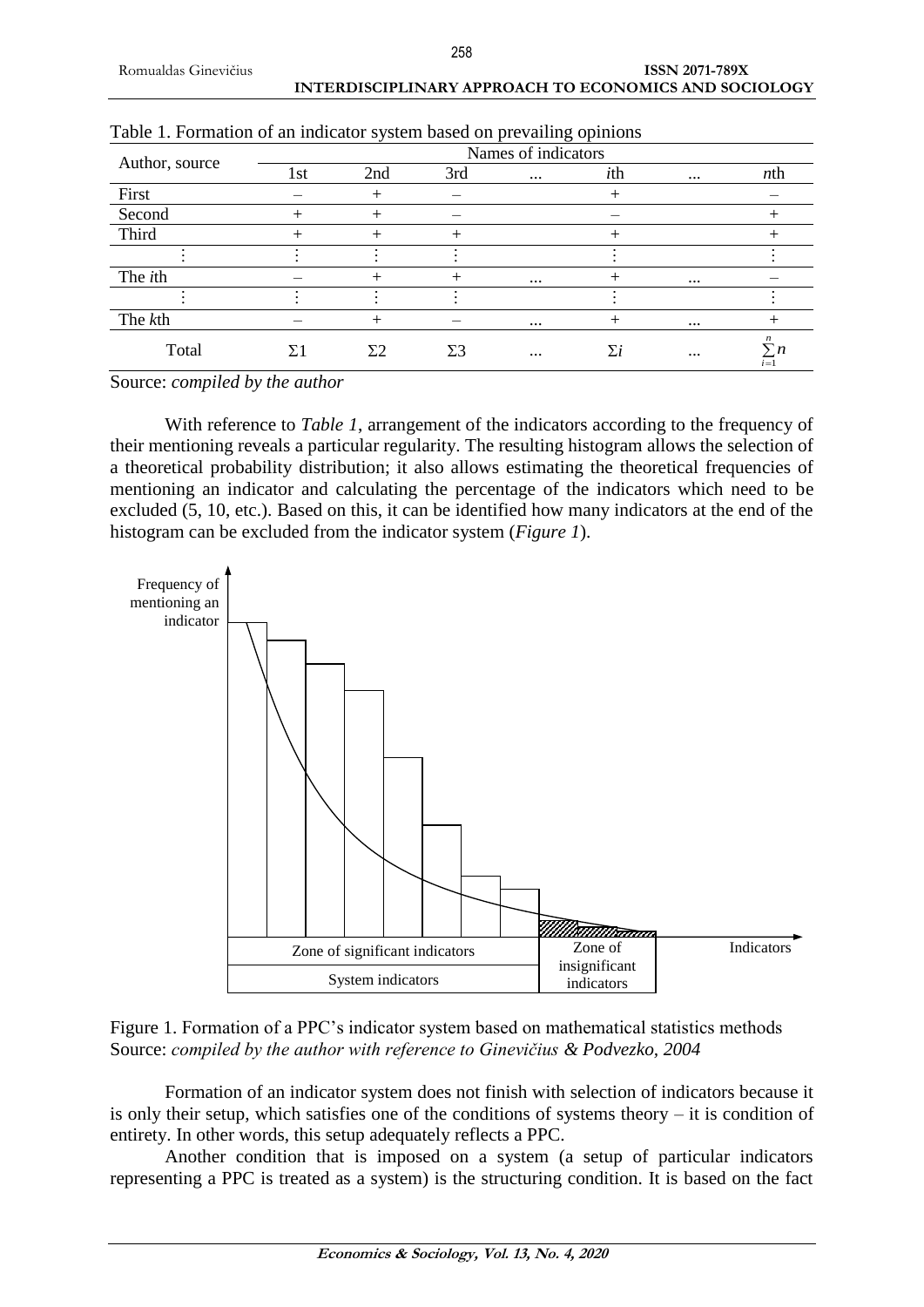|                      | 259                                                   |
|----------------------|-------------------------------------------------------|
| Romualdas Ginevičius | <b>ISSN 2071-789X</b>                                 |
|                      | INTERDISCIPLINARY APPROACH TO ECONOMICS AND SOCIOLOGY |

that all PPC's indicators, as elements of a system, are interrelated. Systems theory proposes that interrelations of the system elements have to be directed to achieve a common purpose of the whole system, i.e. they have to be purposeful (Ginevičius, 2009). Purposefulness of the setup turns the combination of related indicators (i.e. the indicators that reflect the same aspect of a PPC,) into a single integrating quantity (index). The set of such indicators forms a higher hierarchical level of an indicator system. If the total number of indicators is large, then there may be more such indicators. By analogically combining related indicators, another, third, hierarchical level is obtained. The process is continued to a desired degree of aggregation. The final result is the quantity that reflects the condition of the entire PPC. It is obtained by aggregating top-level indicators.

If the number of indicators reflecting a PPC is small, the need to form a hierarchically structured indicator system disappears because the condition of a PPC can be assessed on the basis of a one-level indicator system (*Figure 2*).



Figure 2. Reflection of a PPC in a one-level indicator system Source: *compiled by the author*

In order for multi-criteria assessment methods to be used to quantitatively assess the condition of a PPC, an indicator system formed must be subject to certain restrictions.

When performing multi-criteria assessment, each indicator is expressed in two quantities – value and significance, or weight. The latter is provided by experts. The essence of expert evaluations is that in order to "weigh" the significance of an indicator, an expert must also evaluate the significance of all other indicators, i.e. to evaluate the significance of all indicators in relation to significance of an individual indicator. If the number of the indicators to be assessed is small, an expert can evaluate this relation quite accurately, but when the number of the indicators is rising, the situation is completely changing. It is becoming increasingly difficult for an expert to feel the relation to be assessed, thus the accuracy of evaluation is decreasing. It is logical to assume that there exists a limit to when an expert's capacity, regardless of his or her competence, starts coming to an end. Literature sources propose that this limit is equal to 12–13 indicators (Saaty, 1980; Šaparauskas, 2004; Volkov, 2018).

The above-mentioned limitation essentially concerns the lowest level of a hierarchically structured indicator system that groups all the indicators reflecting a PPC. Thus, all of the indicators must be grouped in such a way that none of the groups contains more than 12–13 indicators.

There are two ways of forming a hierarchically structured indicator system: "top-down" and "bottom-up" (Ginevičius, 2009). The first way is meaningful when most essential aspects of a PPC can be easily identified. The second way is meaningful when the aspects of a PPC are not prominent, and only a set of indicators describing a PPC is possessed.

*"Top-down" forming a hierarchically structured indicator system.* Social development of a country's regions can serve as a typical example of forming a hierarchically structured indicator system by this method. Alongside economic and ecological development, social development is distinguished as most complex by the theory of sustainable development of socio-economic systems (Gedvilaitė, 2019). This is also evidenced by a number of social development indicators presented in various statistical issues. In our case, the number of the indicators is equal to 17 (Vansevičius & Tyla, n.d.).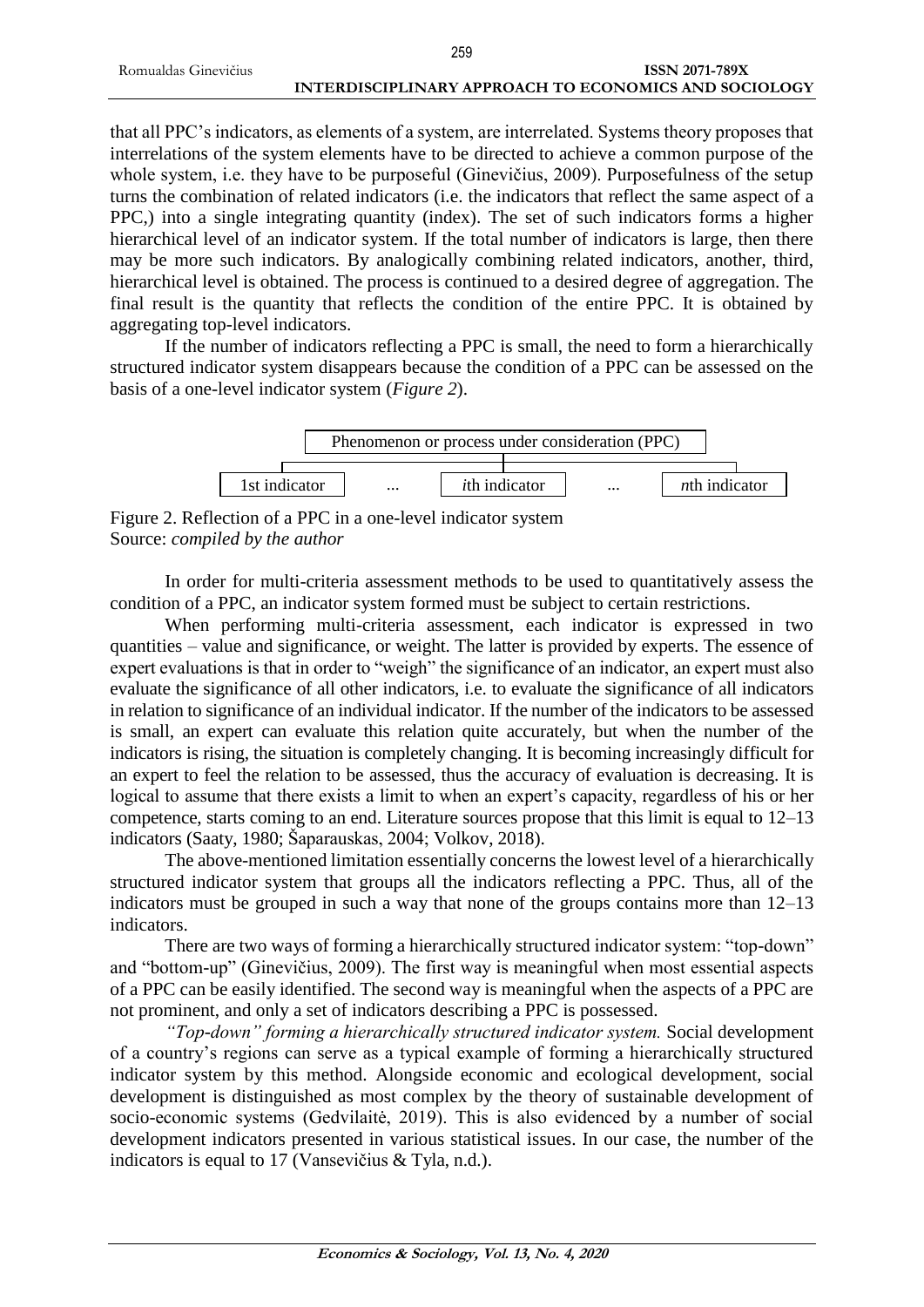In this case, "top-down" forming a hierarchically structured indicator system is meaningful because various aspects of regional social development, e.g. population, social protection, education, etc., can be distinguished very clearly. Quantitatively assessed aspects mentioned above will turn into the indicators of the highest hierarchical level. Finally, all 17 indicators are assigned to the relative aspects. This way, the groups of related indicators will form the lowest level of the hierarchical structure. After doing so, a system of hierarchically structured indicators representing regional social development is obtained (*Figure 3*) (Ginevičius, 2009; Gedvilaitė, 2019; Ginevicius, 2019).

| Population per 1 km of the territory of a region                                                                             |                             |                             |
|------------------------------------------------------------------------------------------------------------------------------|-----------------------------|-----------------------------|
| Number of infant births per 1000 population of a region                                                                      |                             |                             |
| a region<br>Number of infant deaths per 1000 population of                                                                   |                             |                             |
| a region<br>$\sigma f$<br>1000 population<br>of emigrants per<br>Number                                                      |                             |                             |
| $\omega$<br>Number of recorded crimes and offences per 1000 population<br>a region                                           | Population                  |                             |
| a<br>per 1000 population of<br>Number of criminal cases investigated<br>region                                               |                             |                             |
|                                                                                                                              |                             |                             |
| a region<br>$\rm ^6$<br>1000 population<br>Number of doctors per                                                             |                             |                             |
| social insurance, retirement and<br>population<br>age<br>disability benefits per 1000 working<br>Number of persons receiving | Social protection           |                             |
| Number of persons at risk of poverty or social exclusion                                                                     |                             |                             |
| Average amount of support provided by a single Lithuanian legal<br>person                                                    |                             | Regional social development |
| pre-school<br>per 100 children attending<br>education institutions<br>Number of places                                       |                             |                             |
| students<br>1000<br>general education schools per<br>Number of                                                               |                             |                             |
| Number of vocational education institutions per 1000 students of<br>vocational education institutions                        |                             |                             |
| Number of higher education institutions per 1000 students                                                                    |                             |                             |
| computer and Internet<br>a personal<br>Number of households with<br>access                                                   | Education, science, culture |                             |
| a region<br>population of<br>of cultural centers per 1000<br>Number                                                          |                             |                             |
|                                                                                                                              | Living and housing          |                             |
| area per capita of a region<br>Useful                                                                                        |                             |                             |
| Number of apartments per 1000 population of a region                                                                         |                             |                             |
| household<br>per<br>disposable income<br>monthly<br>Average                                                                  |                             |                             |
|                                                                                                                              |                             |                             |

Figure 3. A system of hierarchically structured indicators representing regional social development

Source: *Ginevičius, 2009; Gedvilaitė, 2019*

*"Bottom-up" forming a hierarchically structured indicator system*. Identification of corporate strategic potential can serve as a typical example of forming a hierarchically structured indicator system by this method (Ginevičius & Podvezko, 2004). It can be expressed by 14 indicators that do not unequivocally reflect particular aspects of corporate strategic potential (*Table 2*) (Ginevičius, 2009).

A deeper analysis of the core of the indicators presented in *Table 2* shows that corporate strategic potential depends on two essential aspects: first, the capability of analysing, assessing and considering a set of external conditions; second, the capability of analysing, assessing and considering internal opportunities to meet external requirements. This way, the internal and external conditions of corporate strategic potential are the lowest level elements in the hierarchical structure. By combining the aspects reflecting both internal and external business conditions into related groups, the indicators of a higher hierarchical level are obtained.

Following the above-mentioned principles, the system of corporate strategic planning indicators will look as depicted in *Figure 4*.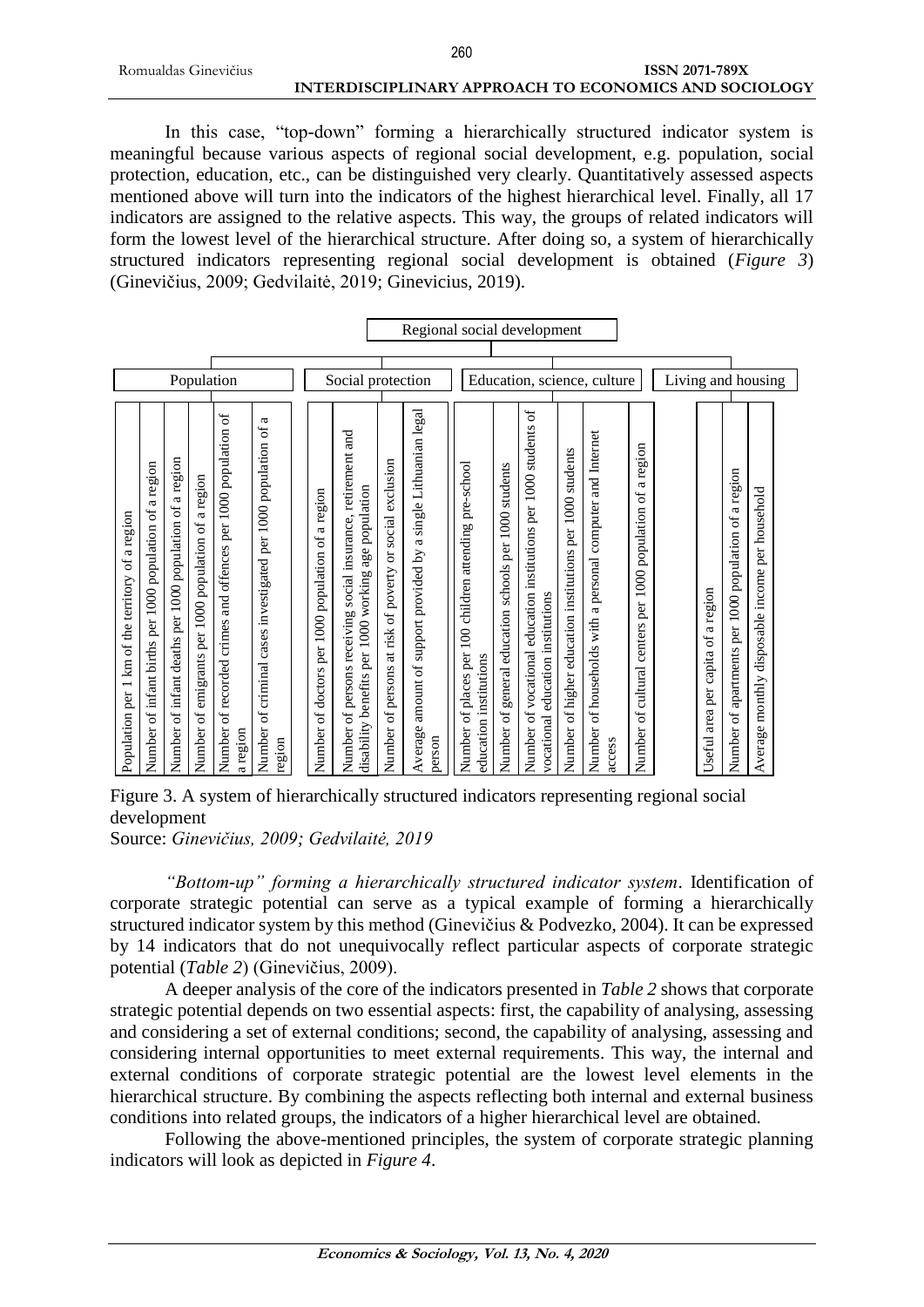### **INTERDISCIPLINARY APPROACH TO ECONOMICS AND SOCIOLOGY**

٦

# Table 2. Indicators of corporate strategic potential

| No.            | Indicator title                                                                                          |
|----------------|----------------------------------------------------------------------------------------------------------|
| $\mathbf{1}$   | Capability of analysing domestic and foreign macroeconomic situation                                     |
| $\sqrt{2}$     | Capability of timely identifying major customer requirements, needs and potential orders                 |
| 3              | Capability of analysing the requirements of products (services) that allow to meet new needs of          |
|                | potential customers in a timely and high-quality manner                                                  |
| $\overline{4}$ | Capability of analysing market success factors and rival activities in the market                        |
| 5              | Capability of generating new competitive ideas in the area of organising production (supply) of the      |
|                | products (services) in demand                                                                            |
| 6              | Capability of implementing new competitive ideas in the area of organising production (supply) of the    |
|                | products (services) in demand                                                                            |
| $\tau$         | Capability of ensuring the development and flexibility of a company's production system                  |
| 8              | Capability of maintaining a company's competitiveness                                                    |
| 9              | Capability of ensuring a company's internal flexibility by providing the production process with         |
|                | adaptive technological and other measures                                                                |
| 10             | Capability of ensuring internal flexibility of the production system by forming an adequate potential of |
|                | human resources in accordance with changing objectives                                                   |
| 11             | Capability of ensuring competitiveness of products (services) to lead the way in current and promising   |
|                | markets                                                                                                  |
| 12             | Capability of producing and providing products (services) to the extent that corresponds to a            |
|                | company's competitive capacities and a desired market share                                              |
| 13             | Capability of ensuring a company's effective functioning by rationally exploiting investment             |

opportunities 14 Capability of effectively forming and implementing the strategic program for a company's technical and social development

 $\Gamma$ 

Source: *Ginevičius & Podvezko, 2004*

| situation<br>analysing domestic and foreign macroeconomic<br>Jo<br>Capability                                                                                                           |                            |                               |
|-----------------------------------------------------------------------------------------------------------------------------------------------------------------------------------------|----------------------------|-------------------------------|
| Capability of timely identifying major customer requirements, needs and<br>potential orders                                                                                             |                            |                               |
| Capability of analysing the requirements of products (services) that allow<br>to meet new needs of potential customers in a timely and high-quality<br>manner                           |                            |                               |
| of analysing market success factors and rival activities in the<br>Capability<br>market                                                                                                 | <b>External conditions</b> |                               |
| generating new competitive ideas in the area of organising<br>production (supply) of the products (services) in demand<br>Capability of                                                 |                            |                               |
| area of organising<br>competitive ideas in the<br>production (supply) of the products (services) in demand<br>of implementing new<br>Capability                                         |                            |                               |
| a company's<br>ensuring the development and flexibility of<br>system<br>$\sigma$<br>production<br>Capability                                                                            |                            |                               |
| competitiveness<br>company's<br>2<br>of maintaining<br>Capability                                                                                                                       |                            |                               |
| $\mathbf{d}$<br>providing<br>measures<br>company's internal flexibility by<br>and other<br>adaptive technological<br>a<br>production process with<br>of ensuring<br>Capability          |                            | Corporate strategic potential |
| ensuring internal flexibility of the production system by<br>potential of human resources in accordance with<br>forming an adequate<br>objectives<br>$\sigma$<br>Capability<br>changing |                            |                               |
| of products (services) to lead the<br>of ensuring competitiveness<br>way in current and promising markets<br>Capability                                                                 |                            |                               |
| of producing and providing products (services) to the extent<br>a desired<br>competitive capacities and<br>a company's<br>corresponds to<br>share<br>Capability<br>market<br>that       | Internal conditions        |                               |
| effective functioning by rationally<br>$\pmb{\circ}$<br>investment opportunities<br>Capability of ensuring a company'<br>exploiting                                                     |                            |                               |
| Capability of effectively forming and implementing the strategic program<br>for a company's technical and social development                                                            |                            |                               |

Figure 4. A hierarchically structured system of corporate strategic potential indicators Source: *Ginevičius & Podvezko, 2004*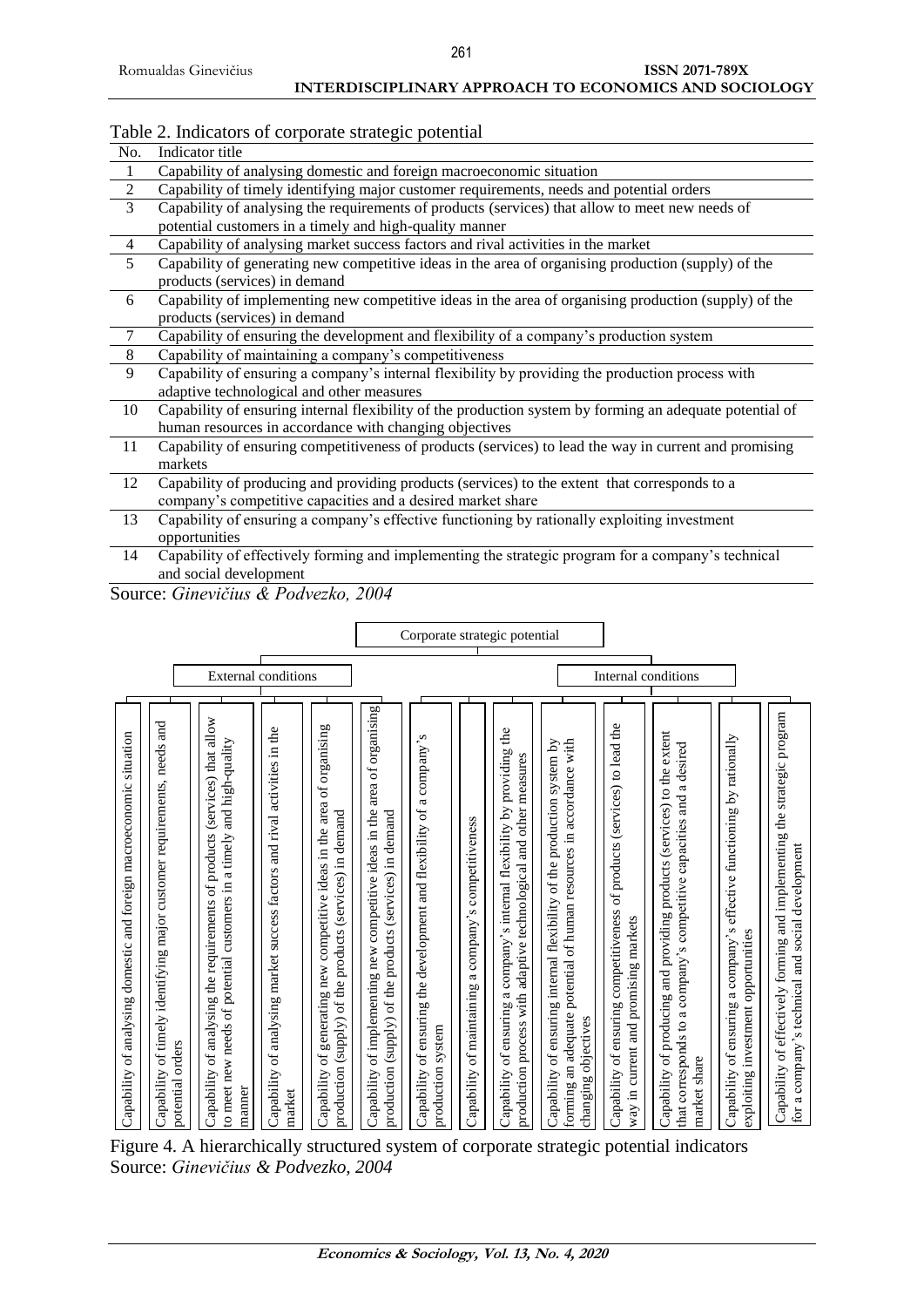|                      | 262                                                   |
|----------------------|-------------------------------------------------------|
| Romualdas Ginevičius | <b>ISSN 2071-789X</b>                                 |
|                      | INTERDISCIPLINARY APPROACH TO ECONOMICS AND SOCIOLOGY |

As it can be seen from *Figures 3* and *4*, the indicator systems in both cases are adapted to multi-criteria assessment as the number of the indicators simultaneously evaluated by experts does not exceed 12–13 indicators.

The advantage of a hierarchically structured indicator system over a single-level indicator system is that a PPC can be represented by a substantially larger number of indicators without compromising the accuracy of its quantification.

Multi-criteria assessment of a socio-economic system based on a hierarchically structured indicator system starts from the bottom. In particular, the values of individual aspects of the structure need to be estimated, which is accomplished in the following way (Hwang  $\&$ Yoon, 1981):

$$
K_j = \sum_{i=1}^n \omega_{ij} \widetilde{q}_{ij} \,, \tag{1}
$$

here  $K_i$  – the value of multi-criteria assessment of the *j*th aspect of regional social development by the SAW method;  $\omega_{ij}$  – significance of the *i*th indicator of the *j*th aspect;  $\tilde{q}_{ij}$  – normalised value of the *i*th indicator of the *j*th aspect.

*Table 3* below provides the values of multi-criteria assessment of various aspects representing regional social development.

|  | Table 3. The values of multi-criteria assessment of different aspects representing regional |  |  |  |
|--|---------------------------------------------------------------------------------------------|--|--|--|
|  | social development in Lithuania                                                             |  |  |  |

|        |                                                    | Social development aspects |                             |                   |  |  |  |  |  |
|--------|----------------------------------------------------|----------------------------|-----------------------------|-------------------|--|--|--|--|--|
| Year   | population                                         | social protection          | education, science, culture | living conditions |  |  |  |  |  |
| 2019   | 0.18401257                                         | 0.21724043                 | 0.10178377                  | 0.23941606        |  |  |  |  |  |
| 2018   | 0.18107463                                         | 0.20943895                 | 0.10447555                  | 0.20703097        |  |  |  |  |  |
| 2017   | 0.19843528                                         | 0.21063701                 | 0.1032107                   | 0.17594237        |  |  |  |  |  |
| 2016   | 0.1914705                                          | 0.20037235                 | 0.10229144                  | 0.15831594        |  |  |  |  |  |
| 2015   | 0.19029613                                         | 0.1906721                  | 0.10192508                  | 0.14667329        |  |  |  |  |  |
| $\sim$ | $\alpha$ $\alpha$ , $\alpha$ , $\alpha$ , $\alpha$ |                            |                             |                   |  |  |  |  |  |

Source: *Gedvilaitė, 2019*

By combining the values representing different aspects of regional social development (*Table 3*) into a single integrating quantity, the generalised value representing regional social development will be obtained. Estimations are performed in an analogous way, i.e. by summing the products of aspect significance and value:

$$
K_s = \sum_{j=1}^m \omega_j \cdot K_j \,,\tag{2}
$$

here  $K_s$  – the value of regional social development;  $\omega_i$  – significance of the *j*th development aspect.

Based on the data in *Table 3* and the weights of different aspects provided by experts, the following values of the index representing regional social development are obtained (*Table 4*):

|  |  |  | Table 4. The values of multi-criteria assessment representing regional social development |
|--|--|--|-------------------------------------------------------------------------------------------|
|  |  |  |                                                                                           |

| Year                                                                                           | 2015 | 2016 | 2017 | 2018 | 2019 |
|------------------------------------------------------------------------------------------------|------|------|------|------|------|
| The value of multi-criteria assessment 0.70202009 0.74245283 0.751336253 0.75825139 0.77215873 |      |      |      |      |      |
| Source: Gedvilaitė, 2019                                                                       |      |      |      |      |      |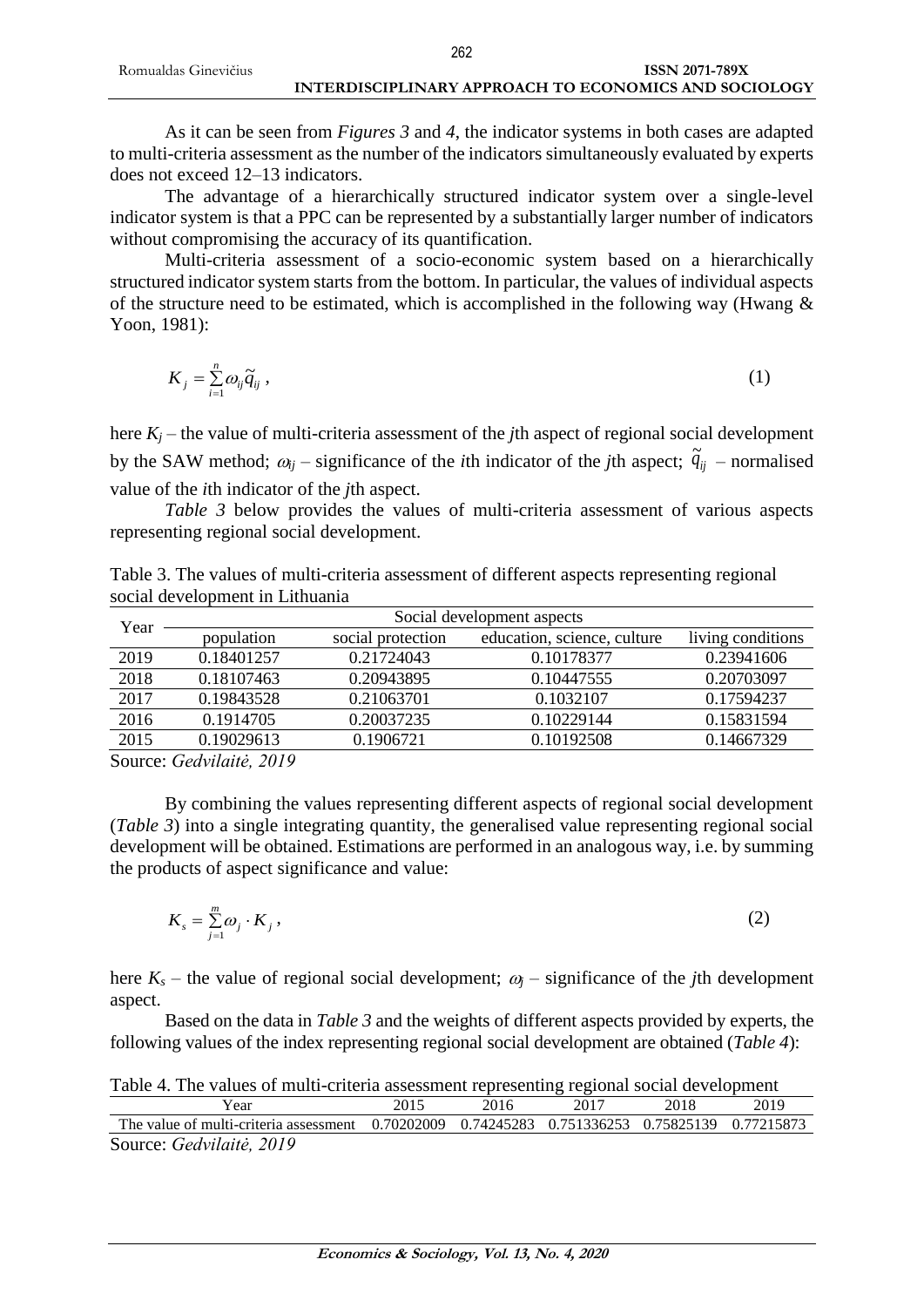The values estimated for all regions of a country can be ranked by the degree of regional social development. The results obtained can be employed to improve regional development policies aimed at reduction of development gaps between individual regions.

## **Conclusions**

Forming an adequate indicator system for a PPC is one of the key issues determining the accuracy of multi-criteria assessment. It is especially relevant when a PPC is reflected by a large number of indicators. Of all the options of quantifying the condition of a SES, the methods of multi-criteria assessment can be treated as most reliable. On the other hand, an indicator system must be developed to meet the requirements of the indicators, i.e. it must be considered that in the multi-criteria assessment process, each indicator is expressed by two quantities – significance and value. An adequate evaluation of indicator significance is limited by the number of indicators because experts can provide sufficiently accurate evaluations only for a limited number of indicators. It is considered that this number is equal to 10–12. Forming a hierarchically structured indicator system provides the solution to this problem. In this case, based on the number of indicators, the indicators at the lowest level of the hierarchical structure are grouped according to their representation of a particular aspect in a higher level of the hierarchical structure. If the number of such aspects and representative indicators is large, an even higher level of the hierarchical structure of formed, and so forth.

A hierarchically structured indicator system can be formed in two ways – "top-down" and "bottom-up". The first way is meaningful when most essential aspects of a PPC can be easily identified, while the second way is meaningful when the aspects of a PPC are not prominent, and only a set of indicators describing a PPC is possessed.

Multi-criteria assessment of a hierarchically structured indicator system starts from the bottom – the values of the indicator groups are estimated, which, multiplied by significance of an aspect, turn into an index. By combining these indices into a single integrating quantity, the final value representing the condition of a SES is obtained.

Such a procedure for quantitative assessment of the condition of complex phenomena or processes can be employed for solving a wide range of problems, e.g. selecting the best building design, ranking a country's regions by the level of their socio-economic development for improvement of regional policies, assessing the quality of staff, marketing system, etc.

# **References**

- Atta Mills, E. F. E., Baafi, M. A., Amowine, N., & Zeng, K. (2020). A hybrid grey MCDM approach for asset allocation: evidence from China's Shanghai Stock Exchange. *Journal of Business Economics and Management, 21*(2), 446-472. Retrieved from https://doi.org/10.3846/jbem.2020.11967
- Babu, S., & Datta, S. (2015). Revisiting the link between socio-economic development and environmental status indicators focus on panel data. *Environment Development and Sustainability, 17*(3), 567–586. doi:10.1007/s10668-014-9561-6
- Benayoun, R., Roy, B., & Sussman, B. (1966). *Electre: Une méthode pour guider le choix en présence de points de vue multiples. Note de travail, 49, SEMA-METRA International Direction Scientifique.*
- Bilan Y., Mishchuk, H., Roshchyk, I. & Kmecova I. (2020). Analysis of Intellectual Potential and its Impact on the Social and Economic Development of European Countries. *Journal of Competitiveness*, 1, 22-38.<https://doi.org/10.7441/joc.2020.01.02>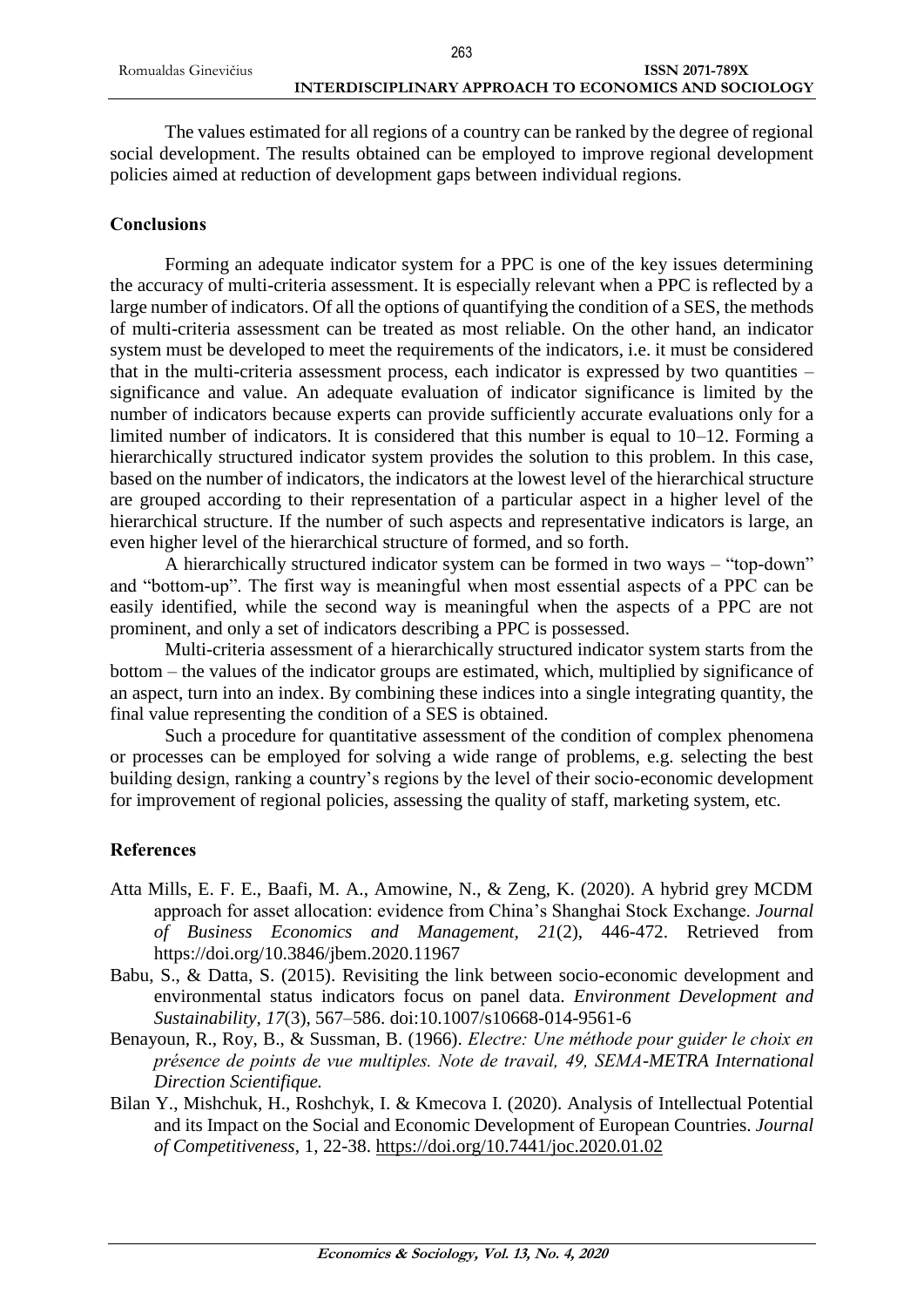- Bilan, Y., Vasilyeva, T., Lyeonov, S., & Bagmet, K. (2019). Institutional complementarity for social and economic development. *Business: Theory and Practice, 20*, 103–115. Retrieved from https://doi.org/10.3846/btp.2019.10
- Bobenič Hintošová, A., Bruothová, M., Kubíková, Z., & Ručinský R. (2018). Determinants of foreign direct investment inflows: A case of the Visegrad countries. *Journal of International Studies, 11(2),* 222-235. doi:10.14254/2071- 8330.2018/11-2/15
- Boggia, A., Rocchi, L., Paolotti, L., Musotti, F., & Greco, S. (2014). Assessing rural sustainable development potentialities using a dominance-based rough set approach. *Journal of Environmental Management, 144*, 160–167.
- Brans, J. P., Mareschal, B., & Vincke, Ph. (1984). *PROMETHEE: A new family of outranking methods in multicriteria analysis. In Operational Research' 84.* (J. P. Brans, Ed.) North Holland: Elsever Science Publishers B. V.
- Brans, J. P., Vincke, Ph., & Mareschal, B. (1986). How to select and how to rank projects: The Promethee method. *European Journal of Operational Research, 24*(2), 228–238. Retrieved from https://doi.org/10.1016/0377-2217(86)90044-5
- Brauers, W. K. M., & Zavadskas, E. K. (2006). The MOORA method and its application to privatization in a transition economy. *Control and Cybernetics, 35*(2), 443–468.
- Chowolhury, S., & Squire, L. (2006). Setting weights for aggregate indices: an application to the commitment to development index and human development index. *Journal of Development Studies, 42*(5), 761–771.
- Gedvilaitė, D. (2019). *The assessment of sustainable development of a country's regions. Doctoral dissertation.* Vilnius: Technika.
- Ginevicius, R. (2019). Quantitative Assessment of the Compatibility of the Development of Socioeconomic Systems. *Journal of Competitiveness,* 11(2), 36–50. https://doi.org/10.7441/joc.2019.02.03
- Ginevičius, R. (2009). Some problems of quantitative evaluation of the state of social-economic systems. *Business: Theory and Practice, 10*(2), 69–83.
- Ginevičius, R., & Podvezko, V. (2004). Įmonių strateginio potencialo kiekybinis vertinimas. (Quantitative Evaluation of the Strategic Potential of Enterprises). *Verslas: teorija ir praktika – Business: Theory and Practice, V*(1), 3-9.
- Ginevičius, R., & Podvezko, V. (2007). Some problems of evaluating multicriteria decision methods. *International Journal of Management and Decision Making, 8*(5/6), 527–539.
- Hwang, C. L., & Yoon, K. (1981). *Multiple Attribute Decision Making. Methods and Application a State-of-the-Art Survey. Lecture Notes in Economics and Mathematical Systems 186.* Berlin, Heidelberg: Springer.
- Jacquet-Lagreze, E., & Siskos, J. (1982). Assessing a set of additive utility functions for multicriteria decision-making, the UTA method. *European Journal of Operational Research, 10*(2), 151–164. Retrieved from https://doi.org/10.1016/0377-2217(82)90155-  $\mathcal{D}$
- Kostiukevych, R., Mishchuk, H., Zhidebekkyzy, A., Nakonieczny, J., & Akimov, O. (2020). The impact of European integration processes on the investment potential and institutional maturity of rural communities. *Economics and Sociology, 13(3),* 46-63. doi:10.14254/2071-789X.2020/13-3/3
- McLaren, D., Bullock, S., & Yousef, N. (1998). *Tomorrow's world: Britain's share in a sustainable future.* London.
- Molly, K. M. (2018). Regional differences in Slovenia from the viewpoint of achieving Europe's sustainable development. *Acta Geographica Slovenia, 58*(2), 2–46.
- Nazari-Shirkouhi, S., Mousakhani, S., Tavakoli, M., Dalvand, M. R., Šaparauskas, J., & Antuchevičienė, J. (2020). Importance-performance analysis based balanced scorecard for performance evaluation in higher education institutions: an integrated fuzzy approach.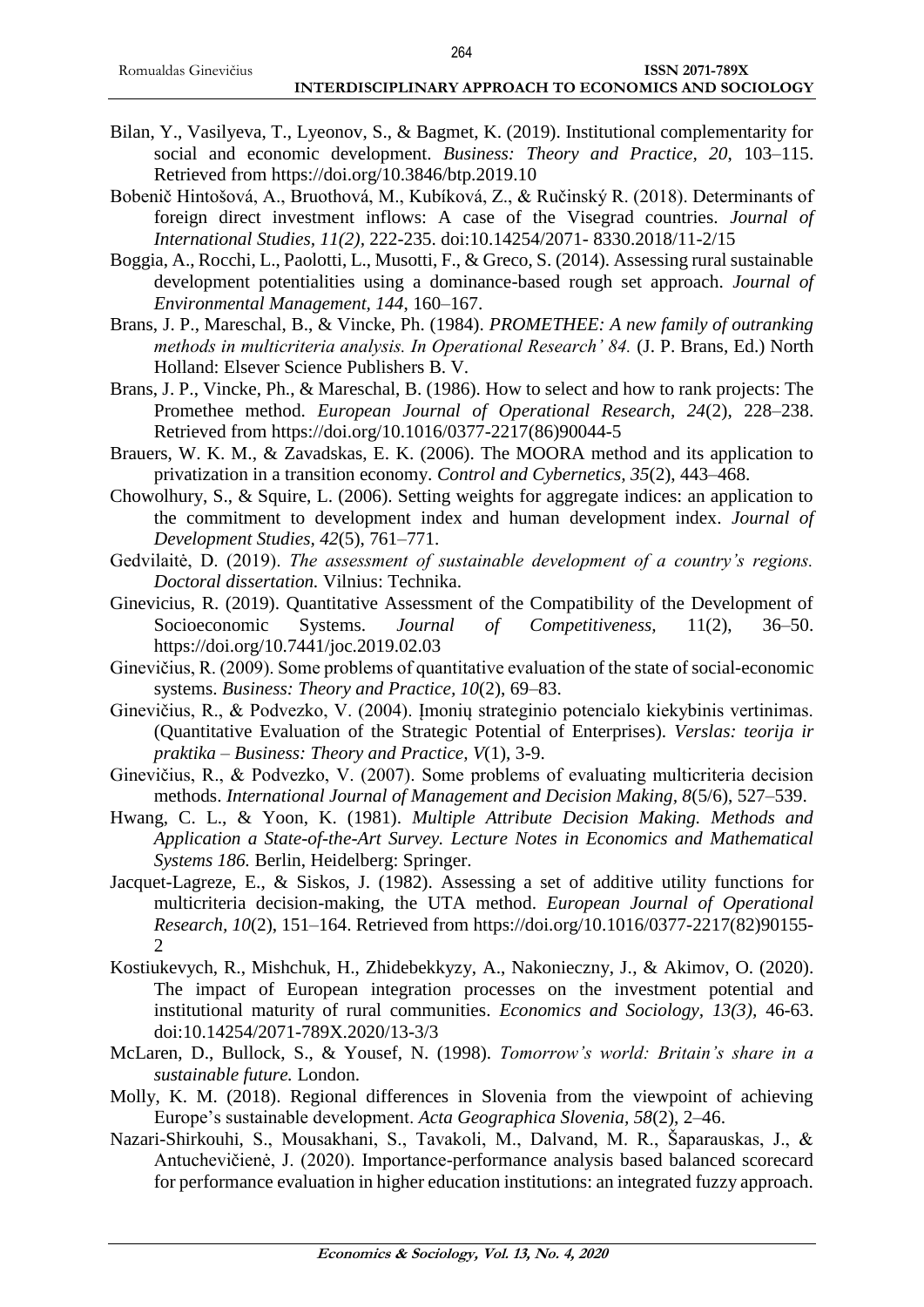*Journal of Business Economics and Management, 21*(3), 647-678. Retrieved from https://doi.org/10.3846/jbem.2020.11940

- Oláh, J., Krisán, E., Kiss, A., Lakner, Z., & Popp, J. (2020). PRISMA Statement for Reporting Literature Searches in Systematic Reviews of the Bioethanol Sector. *Energies*, 13(9), 2323, 1-34., https://doi.org/10.3390/en13092323
- Opricovic, S. (1998). *Multicriteria Optimization of Civil Engineering Systems.* Belgrade, Serbia: Faculty of Civil Engineering.
- Opricovic, S., & Tzeng, G.-H. (2004). Compromise solution by MCDM methods: A comparative analysis of VIKOR and TOPSIS. *European Journal of Operational Research, 156*(2), 445–455. Retrieved from https://doi.org/10.1016/S0377- 2217(03)00020-1
- Oželienė, D. (2019). *Modelling the factors of a company's sustainable development. Doctoral dissertation.* Vilnius: Technika.
- Popp, J., Békefi, E., Duleba, S., & Oláh, J. (2019). Multifunctionality of pond fish farms in the opinion of the farm managers: the case of Hungary. *Reviews in Aquaculture*, 11(3), 830- 847. https://doi.org/10.1111/raq.12260
- Roubens, M. (1982). Preference relations on actions and criteria in multicriteria decision making. *European Journal of Operational Research, 10*(1), 51–55. Retrieved from https://doi.org/10.1016/0377-2217(82)90131-X
- Roy, B. (1988). *Des critéresmultiples en recherche opérationnelle: Pourquoi? In G. K. Rand (ed.), Operational Research, 87.* Amsterdam, North Holland.
- Roy, B. (1991). The outranking approach and the foundations of ELECTRE methods. *Theory and Decision, 31*, 49–73. Retrieved from https://doi.org/10.1007/BF00134132
- Roy, B. (1996). *Multicriteria methodology for decision aiding.* Dordrecht, Netherlands; Boston, Mass: Kluwer Academic Publishers.
- Saaty, T. L. (1977). A scaling method for priorities in hierarchical structures. *Journal of Mathematical Psychology, 15*(3), 234–281. Retrieved from https://doi.org/10.1016/0022- 2496(77)90033-5
- Saaty, T. L. (1980). *The Analytic Hierarchy Process.* New York: McGraw-Hill.
- Saaty, T. L., Vargas, L. G., & Dellmann, K. (2003). The allocation of intangible resources: the analytic hierarchy process and linear programming. *Socio-Economic Planning Sciences, 37*(3), 169–184.
- Šaparauskas, J. (2004). *Darnaus miesto vystymo(-si) daugiatikslė selektonovacija (Multiobjective selective innovation for sustainable urban development). Doctoral dissertation.* Vilnius: Technika.
- Srinivasan, V., & Shocker, A. (1973). Linear programming techniques for multidimensional analysis of preferences. *Psychometrika, 38*(3), 337–369.
- Strezov, V., Evens, A., & Evans, T. J. (2017). Assessment of the economic, social and environmental dimensions of the indicators for sustainable development. *Sustainable Development, 25*(3), 242–253. Retrieved from https://doi.org/10.1002/sd.1649
- Turskis, Z. (2008). Multi‐attribute contractors ranking method by applying ordering of feasible alternatives of solutions in terms of preferability technique. *Technological and Economic Development of Economy, 14*(2), 224–239.
- Vansevičius, S., & Tyla, A. (n.d.). *Lietuvos apskritys (Lithuanian regions).* Retrieved from https://www.vle.lt/Straipsnis/Lietuvos-apskritys-125700
- Volkov, A. (2018). *Assessment of the impact of the common agricultural policy direct payments system on agricultural sustainability. Doctoral dissertation.* Vilnius: Technika.
- Zahedi, F. (1986). The Analytic Hierarchy Process: A Survey of the Method and Its Applications. *Interfaces*, 16(4), 96–108. Retrieved from https://www.jstor.org/stable/25060854